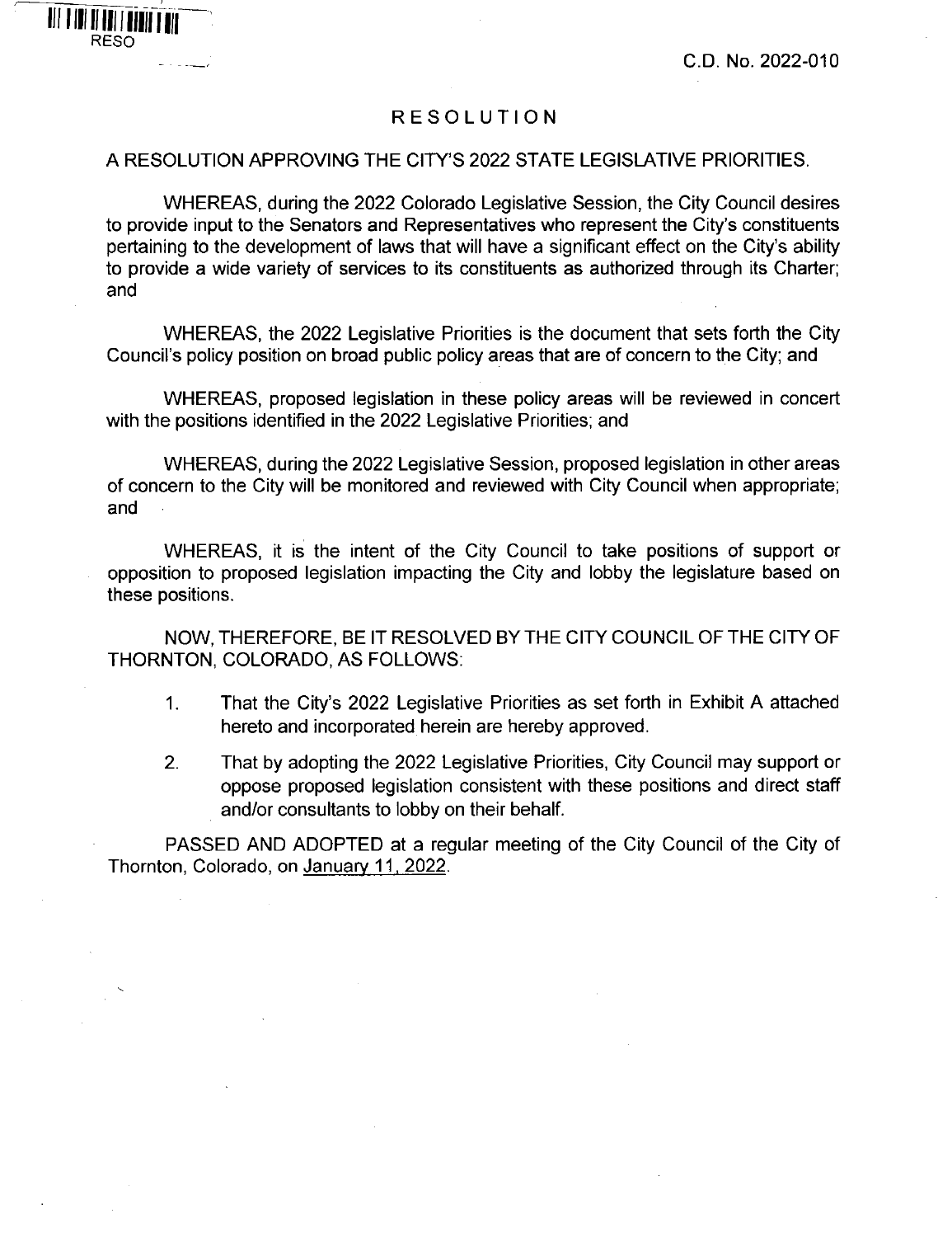# CITY OF THORNTON, COLORADO

Jan Kulmann, Mayor

ATTEST:

Kristen N. Rosenbaum, City Clerk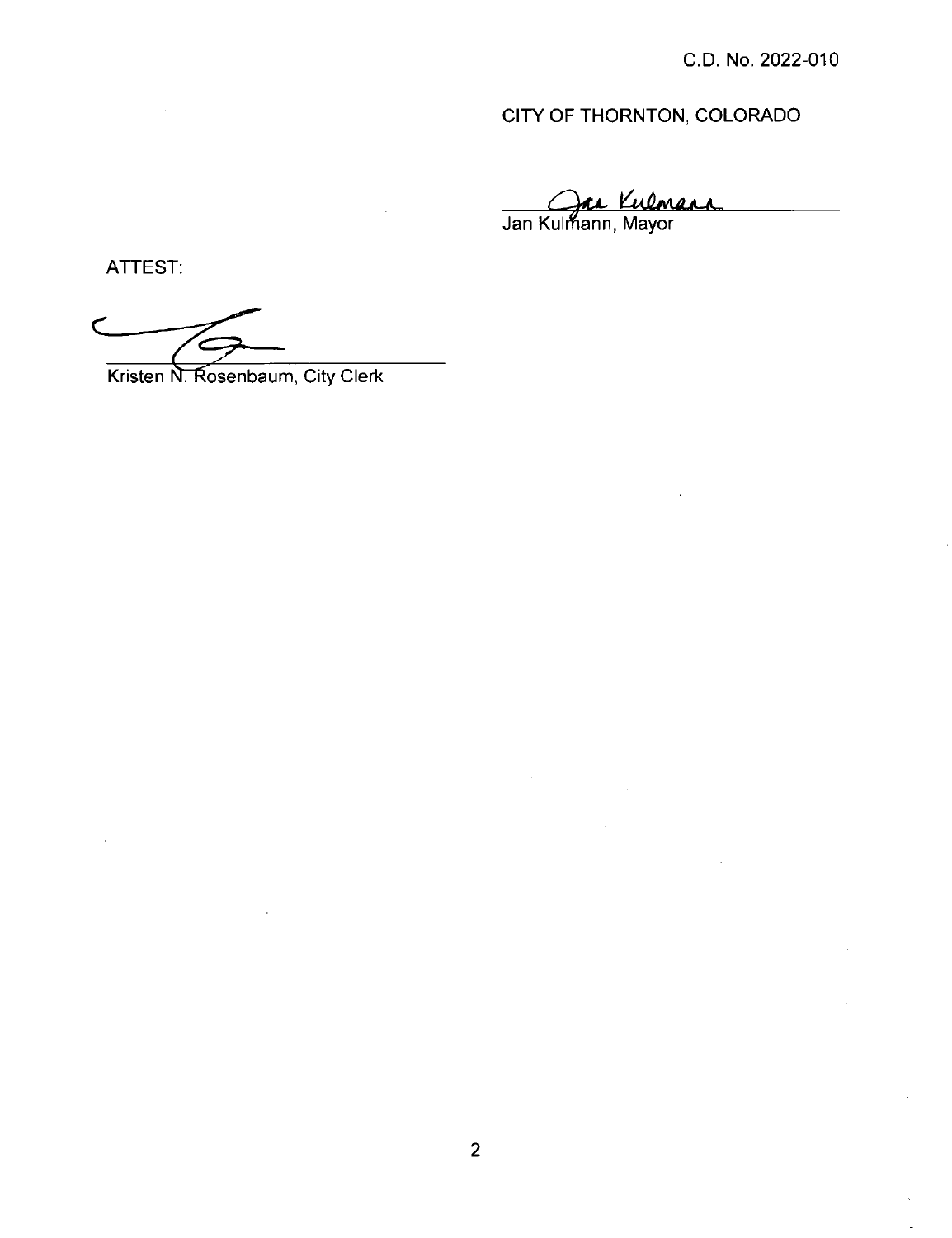## **EXHIBIT A**

## **CITY OF THORNTON 2022 STATE LEGISLATIVE PRIORITIES**

#### *Home Rule and Local Control*

The citizens of the City of Thornton adopted the Home Rule Charter in 1967, which establishes the power of local self-government to the City pursuant to the Constitution of the State of Colorado. As such, Thornton has the responsibility and authority to adopt rules and regulations that govern the operation of this community in the interest of its citizens.

#### **Policy Positions:**

- Oppose efforts to diminish municipal Home Rule powers.
- Oppose unfunded mandates at the local level.
- Oppose any legislation that reduces the City's ability to successfully develop or redevelop Thornton, such as new restrictions on the use of tax increment financing.
- Oppose criminal justice or education related legislation that will have a detrimental impact on municipal court services.

## *Transportation*

A reliable multimodal transportation network is necessary to enhance the economic vitality of the community and to improve the quality of life for City of Thornton residents.

#### **Policy Positions:**

- Support the concept that safety is the first and highest priority in allocating State transportation funds from either the State General Fund or the Colorado Department of Transportation dedicated funds.
- $\bullet$ Support State maintenance of State roads and highways; do not shift the burden of maintaining the roads to local governments without an appropriate level of compensation.
- Support the concept that interstate highways are not the same as State highways. Construction and maintenance, including streetlights, should use 100% State funds.
- Oppose any legislative attempts to repeal or mitigate existing State transportation infrastructure funding.
- Oppose any legislative attempt to repeal the Funding Advancements for Surface Transportation and Economic Recovery Act of 2009 (FASTER).
- Support the concept that higher frequency transit, higher geographical transit service  $\bullet$ coverage, improved bicycle and pedestrian facilities, and improved capacity help reduce greenhouse gases and other transportation generated pollutants.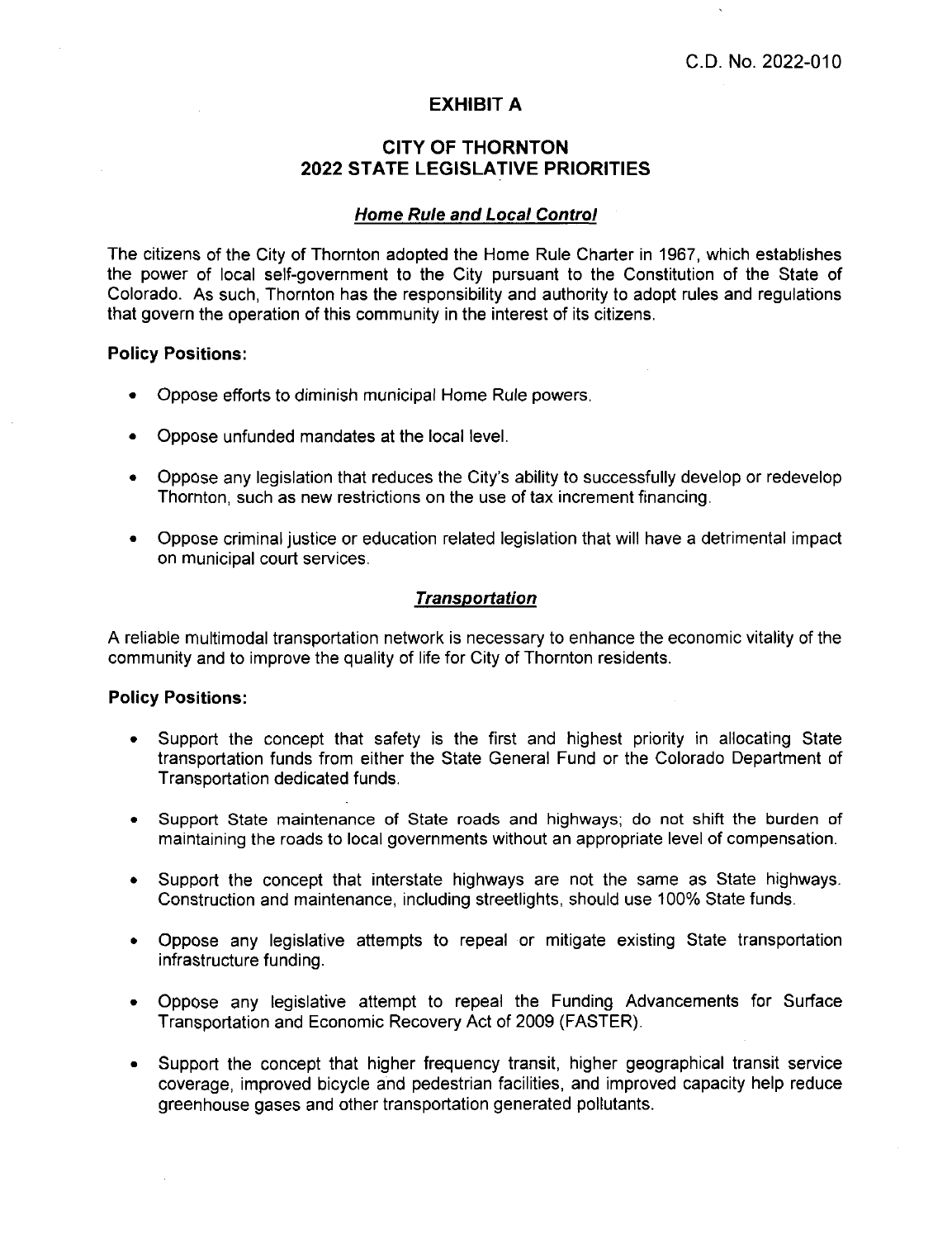## **CITY OF THORNTON 2022 STATE LEGISLATIVE PRIORITIES**

- Support the concept that all residents and businesses currently shouldering taxation for the Regional Transportation District (RTD) receive all associated services and the full, promised benefit of the completion of the entire system.
- Support the concept that if RTD refuses to provide adequate service to an area, that Bustang or others may provide transit service with RTD providing, at no cost, connection points/bays with the RTD system.
- Support legislation that improves RTD's transparency, public input, and accountability.
- Support the concept that State transit funds must be equally distributed in the metro area.

### *\Nater Supply & Quality*

Thornton has been responsible and proactive in developing its water supply over many decades. The region faces significant water supply challenges now and in the future, and water suppliers need more tools, not more hurdles, to help meet those challenges. In order to continue to provide safe, high quality water to customers, the City needs to protect the quality of its water supplies.

#### **Policy Positions:**

- Support measures to facilitate efficient and streamlined local permitting processes for water projects.
- Oppose the expansion of established rules or adding new restrictions pertaining to the development and transfer of water supplies, including the transfer of water between basins.
- Support measures to facilitate the goals and implementation of Colorado's Water Plan.
- Support providing tools that allow for sharing of water supplies among water rights owners for multiple uses, including, but not limited to, municipal, agricultural, and environmental uses.
- Oppose measures that reduce water quality standards for dischargers.
- Support measures that provide flexibility in the regulatory framework to allow for more cost effective water quality improvements using collaborative local approaches.

## *Public Safety*

The City is committed to supporting the long-term health, safety and success of Thornton's public safety personnel to and desire to engage in public regarding legislation that would impact the operations of the City's public safety departments.

#### **Policy Positions;**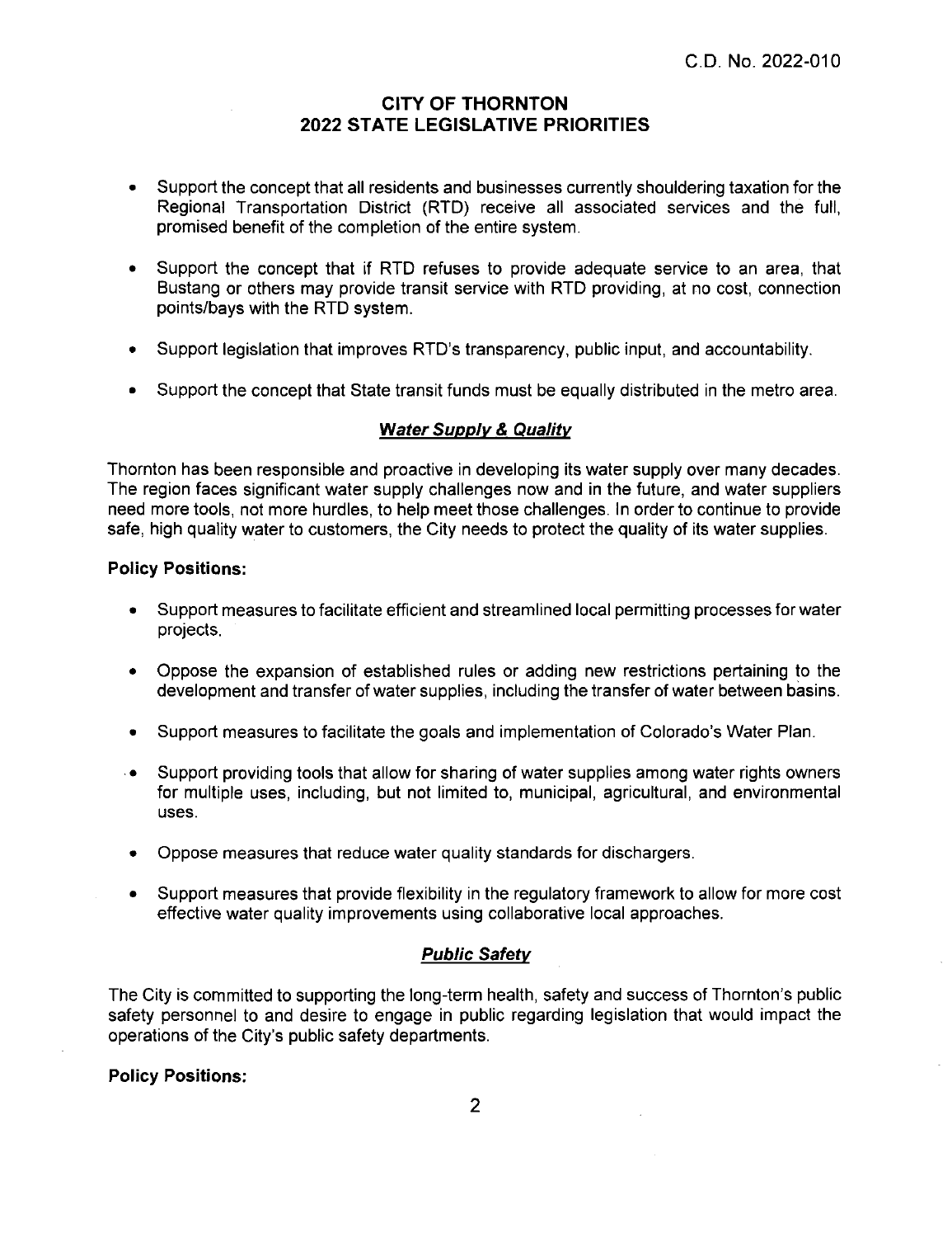## **CITY OF THORNTON 2022 STATE LEGISLATIVE PRIORITIES**

- Oppose state mandates that do not also provide the corresponding long-term funding necessary to enact and maintain the goals of the new mandates.
- Oppose legislative efforts that seek to restrict local control of law enforcement.
- Support legislation and funding to reduce and prevent gun violence, crime, drug use, and  $\bullet$ gang violence, and to promote public outreach and community engagement programs.
- Support legislation and funding to improve fire suppression and prevention, hazardous  $\bullet$ materials mitigation, rescue emergency medical services, health and safety and disaster and emergency preparedness.
- Support legislation and funding that addresses mental health and homelessness issues.
- Support funding for direct services for public safety departments and individuals to promote first responder mental health wellness.

### *Housina*

The City recognizes that the affordability and availability of housing is vital to a diverse and vibrant community.

#### **Policy Positions:**

- Support legislative efforts to increase the tools available to provide affordable, owneroccupied, and multifamily housing consistent with the City's Comprehensive Plan.
- Support legislative efforts that allocate more resources to assist income-eligible first-time  $\bullet$ homebuyers.
- Support measures to increase State funding and incentives to produce and preserve low- $\bullet$ to moderate-income affordable housing for residents earning at or below 80% of the Area Median Income (AMI), as well as supporting measures to increase State funding for attainable workforce housing for residents earning up to 120% of the AMI.
- Support legislative efforts that allocate resources to homelessness prevention and  $\bullet$ diversion, including emergency mortgage/rent and utility assistance, foreclosure/eviction prevention, transitional housing, legal and educational services, and housing support for victims of domestic violence.
- Support the allocation of resources to residents who are typically excluded from other assistance-based programs, such as undocumented residents.
- Support legislative efforts to reduce or eliminate processing/acquisition fees for vital  $\bullet$ documents acquired for homeless individuals, such as birth certificates, educational transcripts, and driver licenses.